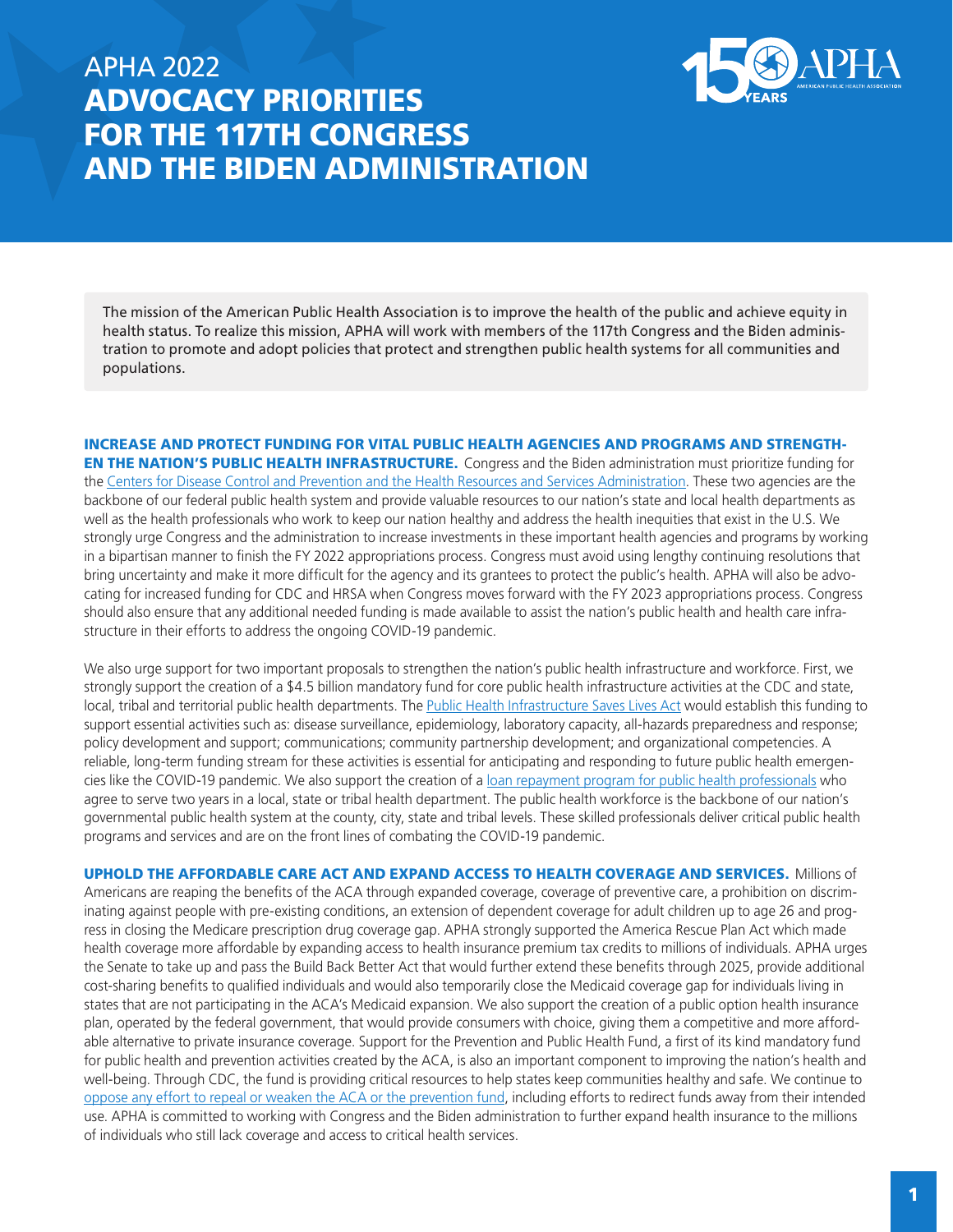ADDRESS THE HEALTH IMPACTS OF CLIMATE CHANGE. Climate change and extreme weather events are threatening our health today, and, if left unchecked, will lead to increases in disease and death. Immediate action can and must be taken to slow climate change and prepare the public health system to protect our communities from the negative health impacts associated with climate change. Vulnerable populations — such as communities of color, the elderly, young children, the sick and the poor — bear the greatest burden of disease and death related to climate change. The Build Back Better Act, passed by the House of Representatives, includes \$555 billion in investments to expand clean energy tax credits, address climate change and address environmental justice, and we strongly urge Congress to work to finalize this critical legislation and send it to the president without further delay. We also urge Congress to ensure our federal, state and local health departments and agencies have the resources and tools they need to address these challenges by [increasing funding CDC's Climate and Health Program](https://www.apha.org/-/media/Files/PDF/advocacy/letters/2021/210624_FY22_CDC_climate_health.ashx) and supporting other efforts to address the negative public health impacts of climate change, including the [Climate Change Health Protection and Promotion Act.](https://www.markey.senate.gov/news/press-releases/senator-markey-rep-cartwright-reintroduce-legislation-to-prepare-for-health-impacts-of-climate-change#:~:text=Markey (D-Mass) and,health sector and directing the) This legislation would require the Department of Health and Human Services to develop a national strategic plan to address the health impacts of climate change and would enhance forecasting and modeling, track environmental and disease data and expand the science base to better understand the relationship between climate change and health outcomes. We strongly support both Congressional and agency action to address climate change by cleaning up major sources of pollution in the power, transportation and other sectors.

ADVANCE RACIAL EQUITY. To achieve health equity and create the [healthiest nation in one generation,](https://www.apha.org/what-is-public-health/generation-public-health) we must address racism as a driving force of the social determinants of health (e.g. housing, education and employment) and a root cause of disparate outcomes for communities of color. We must dismantle racism through brutally honest conversations as well as policy and practice changes, and support actions at all levels to ensure all communities have the social and economic resources needed to be as healthy as possible. Two pieces of legislation, the Health Equity and Accountability Act and the Improving Social Determinants of Health Act [of 2020,](https://www.apha.org/-/media/Files/PDF/advocacy/letters/2021/210709_Improving_Social_Determinants_of_Health.ashx) would seek to eliminate health disparities while correcting the conditions that cause and perpetuate them. There is also a growing focus on addressing the racial disparities in maternal health outcomes, with legislation in Congress to strengthen the perinatal workforce, ensure continuity of insurance coverage during and after pregnancy and to improve data collection. The Build Back Better Act contains all of the maternal health provisions included in the Black Maternal Health Momnibus Act, including a mandatory, permanent extension of postpartum Medicaid coverage, from 60 days to 12 months after delivery, and we urge Congress to enact these important policies. We must also continue to work to address the issue of [police violence](https://www.apha.org/-/media/Files/PDF/advocacy/letters/2021/210301_George_Floyd_Justice_In_Policing_Act.ashx) and the harm it has done to Black communities and other communities of color. Voting access is also a key racial equity issue, as multiple states have histories of voting suppression against communities of color, and voting protections continue to be eroded by recent Supreme Court decisions. The [John R. Lewis Voting Rights Advancement Act of 2021](https://www.apha.org/-/media/Files/PDF/advocacy/letters/2021/210823_Lewis_Voting_Rights_Advancement.ashx) would restore essential voting protections to prevent voting suppression and discrimination, and we urge the Senate to pass this important legislation. All of these efforts are particularly important during the COVID-19 pandemic, as communities of color bear a disproportionate burden of COVID-19 morbidity and mortality.

## UPHOLD AND STRENGTHEN CRITICAL PUBLIC HEALTH LAWS AND REGULATIONS AND REVERSE DAMAGING

ROLL BACKS. We oppose any efforts to weaken or roll back important regulations and laws such as the Clean Air Act that protect the public's health, including legislation that would weaken the process for developing evidence-based public health regulations. Unfortunately, the Trump administration undermined or dismantled numerous critical public health regulations, including the Clean Power Plan, which would limit carbon and other dangerous air pollution from power plants, and the Mercury and Air Toxics Standard, which has successfully limited mercury and other toxic pollution from power plants. We urge the Biden administration to replace the U.S. Environmental Protection Agency's [Affordable Clean Energy rule,](https://www.apha.org/News-and-Media/News-Releases/APHA-News-Releases/2021/Applauding-court-decision-on-ACE-rule) the much weaker replacement to the Clean Power Plan that was vacated by the U.S. Court of Appeals for the District of Columbia Circuit, with a strong rule to reduce carbon emissions from power plants. We strongly encourage the administration to quickly finalize a new MATS rule [reaffirming the appro](https://www.apha.org/News-and-Media/News-Releases/APHA-News-Releases/2022/EPA-Toxics)[priate and necessary finding for these important public health standards](https://www.apha.org/News-and-Media/News-Releases/APHA-News-Releases/2022/EPA-Toxics). We also urge the agency to further strengthen the rule as it reviews the latest scientific evidence to protect the health of all of our communities, particularly our children.